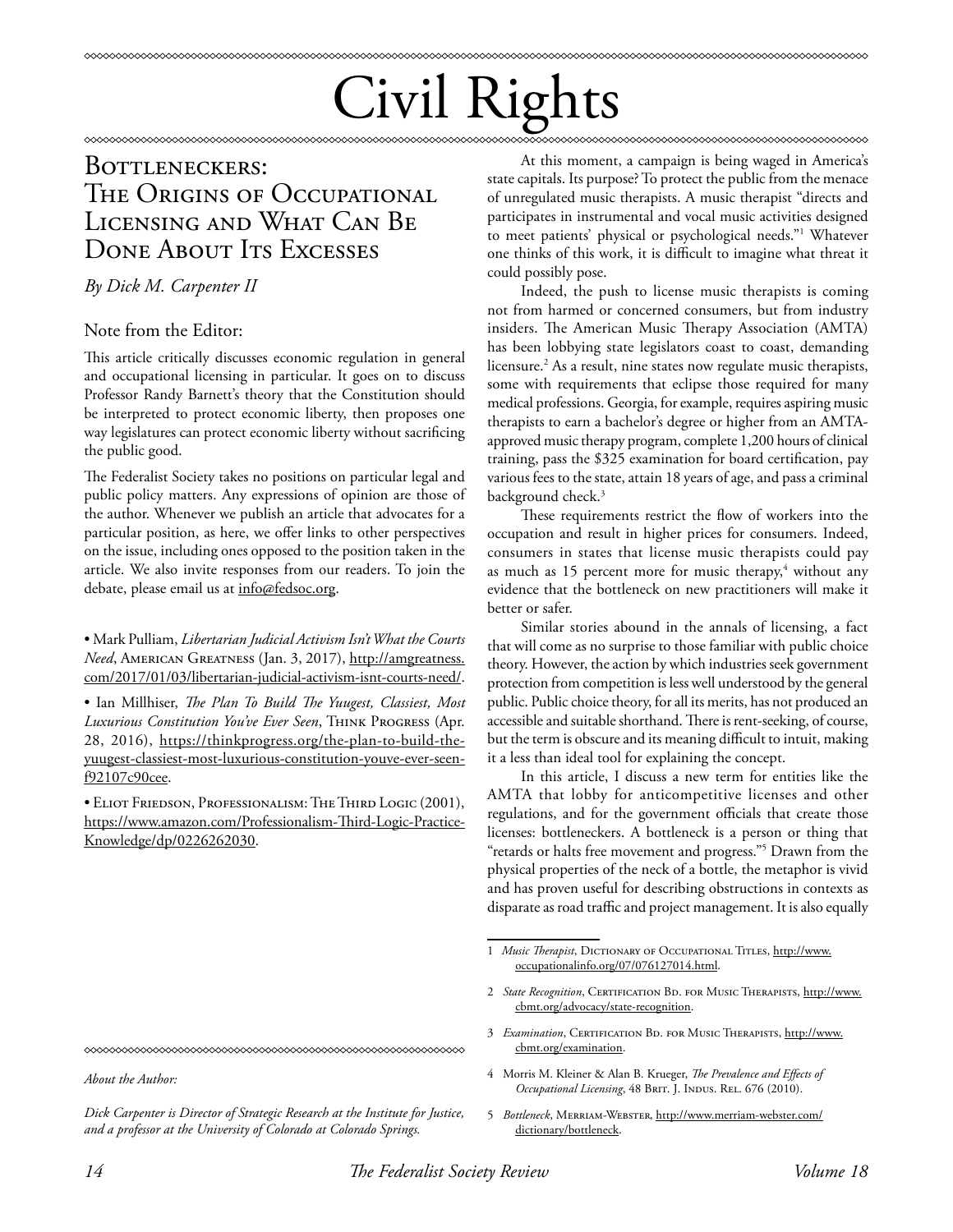#### 

well suited for describing those who seek to impede the free flow of workers into occupations and the process by which they do it. This handy and economic coinage makes it possible, in one word, to describe those who seek to co-opt government for their own ends. But limiting the monopolistic activities of bottleneckers requires an understanding of how they work. Indeed, one of the great prevailing myths about occupational licensing schemes is that they are created because of some presumed need, that legislators hear from harmed consumers or concerned citizens or perhaps take notice of some threat to public health and safety that a license could supposedly mitigate. The true genesis of licensing laws, however, is nothing like that idealized narrative, and this article will explore some of the history of such laws.

#### I. How Bottleneckers Are Involved in Creating Licenses

Workers have long understood the advantages to be gained by restricting the flow of entrants into their occupations. Already in 1776, Adam Smith had observed that trades conspired to reduce the availability of skilled craftspeople in order to raise wages.<sup>6</sup> At the time, workers accomplished this by forming exclusive organizations—guilds—that granted them monopoly rights to their trade under the auspices of the civil authorities.<sup>7</sup>

Modern-day licensing schemes typically arise in similar fashion. People already at work in an occupation organize into professional associations and lobby legislators for licensure, the effect of which is shutting out competitors who have not completed the designated requirements. To support their requests, industry bottleneckers often raise the specter of hyperbolic threats to public health and safety from unregulated practice and little to no empirical evidence. To make it easy for legislators to give them what they want, bottleneckers often provide sample licensing legislation they wrote themselves. Since occupational licensing is primarily handed out at the state level, this process repeated in one state capitol after another, usually as part of a deliberate campaign. The AMTA's current push for music therapy licensing is a textbook and real-time example.

Another quintessential example of a license's birth comes from the death industry. Funeral directors began forming city and state trade associations in the late 19th century.8 In 1882, these coalesced into the National Funeral Directors Association (NFDA).9 One of the funeral directors' goals in organizing was, in the NFDA's words, to "protect themselves from excessive and therefore harmful competition from within their own ranks."10 Throughout the late 19th and early 20th centuries, the NFDA successfully lobbied legislators to pass laws licensing funeral directors and embalmers in all 50 states and the District of

Columbia. By requiring a minimum amount of schooling (often one year), an apprenticeship, and a licensing examination, these laws restricted competition among providers of funeral goods and services. These bottlenecks emboldened funeral directors to significantly inflate casket prices—by as much as  $600$  percent<sup>11</sup> and engage in questionable business practices like "bundling," that is, requiring purchase of a casket as a precondition to providing services that they alone could legally offer. In 1984, the Federal Trade Commission reined in bundling, among other practices.<sup>12</sup> No longer able to require grieving families to buy caskets before selling them other exclusive services, funeral directors returned to their state legislatures to demand new bottlenecks to protect their surplus profits. A dozen states went on to adopt laws allowing only licensed funeral directors to sell caskets and other funeral merchandise.

After Prohibition's repeal, the liquor industry helped design the regulations that would govern it, providing yet another example of how licensing schemes come to be.<sup>13</sup> As a result, most states require that much of the alcohol produced for consumers pass through a wholesale distributor before becoming available for retail purchase<sup>14</sup>—supposedly to prevent overconsumption of alcohol. While there is little evidence that this "three-tier system"—which inspired the term bottlenecker—produces any such public benefit, there is plenty of evidence that it produces surplus profits for the liquor industry. Estimates put the distributor markup on alcohol as high as 30 percent, $15$  and analysts cited by the FTC have concluded that the liquor industry has "the most expensive distribution system of any packaged-goods industry by far, with margins more than twice those in the food business."16 Bottlenecking, clearly, is big business. Bottleneckers will therefore go to great lengths to maintain and even grow their advantage.

#### II. How Bottleneckers Protect and Expand their Privileges

Bottleneckers fight hard to protect their licensing schemes when they come under threat: coordinating letter-writing

- 14 *See, e.g.*, Wash. State Liquor Control Bd., Beer and Wine Three-Tier System Review Task Force Report (2006), http://leg.wa.gov/ JointCommittees/Archive/SCBW/Documents/6-10-2008\_LCB.pdf.
- 15 Garrett Peck, The Prohibition Hangover: Alcohol in America FROM DEMON RUM TO CULT CABERNET (2009).
- 16 Fed. Trade Comm'n, Possible Anticompetitive Barriers to E-Commerce: Wine 22 (2003); *see also* Alix M. Freedman & John R. Emschwiller, *Vintage System: Big Liquor Wholesaler Finds Change Stalking*  Its Very Private World, WALL STREET J. (Oct. 4, 1999), https://www.wsj. com/articles/SB938992474677779565.

<sup>6</sup> Adam Smith, The Wealth of Nations (Modern Library 1937) (1776).

<sup>7</sup> Heather Swanson, *The Illusion of Economic Structure: Craft Guilds in Late Medieval English Towns*, Past and Present, Nov. 1988, at 29.

<sup>8</sup> Robert W. Habenstein & William M. Lamers, The History of American Funeral Directing (7th ed. 2010).

<sup>9</sup> *Id.*; Steven W. Kopp & Elyria Kemp, *The Death Care Industry: A Review of Regulatory and Consumer Issues*, 41 J. Consumer Aff. 150 (2007).

<sup>10</sup> Rebecca A. von Cohen, *The FTC Assault on the Cost of Dying*, 27 Bus. & Soc'y Rev. 49-50 (1978).

<sup>11</sup> Craigmiles v. Giles, 110 F. Supp. 2d. 658, 664 (E.D. Tenn. 2000).

<sup>12</sup> Elizabeth Howell Boldt, *Nail in the Coffin: Can Elderly Americans Afford to Die?,* 21 Elder L.J. 149 (2013); Kopp & Kemp, *supra* note 9; Jean Rosenblatt, *Funeral Business under Fire*, *in* EDITORIAL RESEARCH REPORTS 1982, at 813-28 (1982), http://library.cqpress.com/cqresearcher/ document.php?id=cqresrre1982110500; Ruth Darmstadter, *Blocking the Death Blow to Funeral Regulation*, 42 Bus. & Soc'y Rev. 32 (1983); Fred S. McChesney, *Consumer Ignorance and Consumer Protection Law: Empirical Evidence from the FTC's Funeral Rule*, 7 J.L. & POL'Y 1 (1990).

<sup>13</sup> John E. O'Neill, *Federal Activity in Alcoholic Beverage Control*, 7 L. & Contemp. Probs. (1940); Pamela E. Pennock & K. Austin Kerr, *In the Shadow of Prohibition: Domestic American Alcohol Policy since 1933*, 46 Bus. Hist. 383 (2005).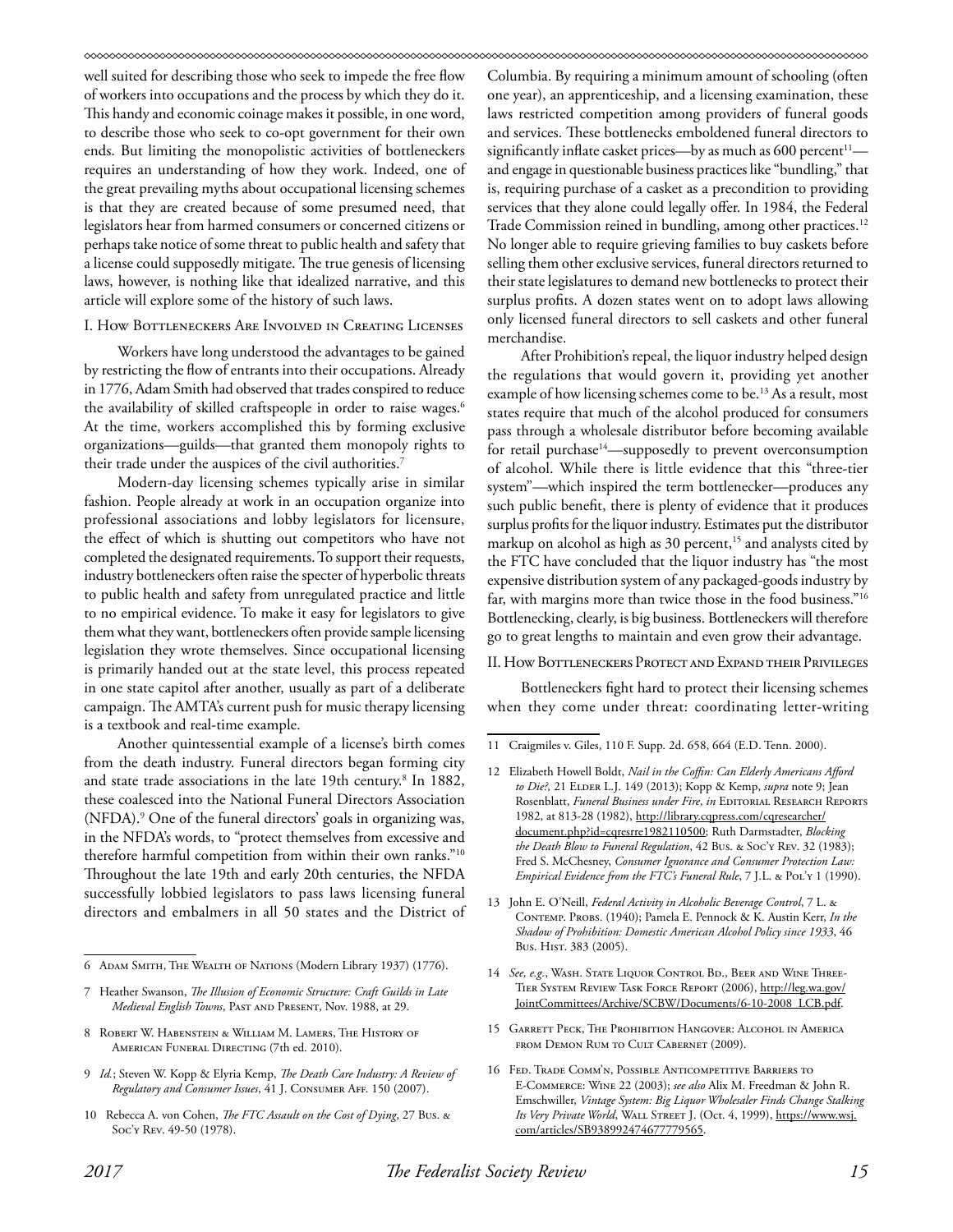campaigns, crowding legislative hearing rooms, paying personal visits to legislators, holding industry days at state capitols, giving special awards to legislators, making campaign contributions, and delivering testimony to legislative committees full of alarming anecdotes and unsubstantiated facts.

For example, in 2000, when an Oklahoma legislator proposed a bill to allow casket sales without a funeral director's license, industry bottleneckers warned legislators that the bill would mean dead bodies would have to be propped in a corner while awaiting a casket purchased over the internet, completely ignoring the reality of next-day delivery.<sup>17</sup> The bill subsequently failed. As of this writing, Oklahoma's casket bottleneck remains intact, having withstood a half dozen legislative challenges and a constitutional lawsuit.<sup>18</sup> In another example, when the Florida legislature in 2011 considered repealing its licensing law for interior designers,<sup>19</sup> a battle raged for weeks in the state capitol, with licensed designers—represented in force by their professional association—predicting epic cataclysms should the license be eliminated.20 "What you're basically doing is contributing to 88,000 deaths every year," one licensed designer warned.<sup>21</sup> When the legislative session's final gavel fell, the license remained standing.

But bottleneckers are not purely reactive. They often spent a good deal of time and money currying favor with legislators even before a challenge arises. The National Beer Wholesalers Association (NBWA), for example, boasts about a presence in every community and state legislature, and distributors visit every member of the U.S. Congress annually, with the stated intent of shoring up the three-tier system.<sup>22</sup> And through its political action committee (PAC) the NBWA has consistently been one of the largest contributors to state and federal political candidates. From 1990 to 2014, its PAC contributed more than \$32 million to candidates and spent more than \$11 million in lobbying,

- 18 Carter, *Casket Seller Sues*, *supra* note 17; Carter, *Casket Sales Bill Dies*, *supra*  note 17; Ray Carter, *Casket Sales Proposal Attracts New Allies*, J. Rec., Feb. 19, 2002; Will Kooi, *Oklahoma State Rep. Paul Wesselhoft: Tribes Should Be Allowed to Sell Caskets*, J. Rec., July 29, 2010.
- 19 Zac Anderson, *Legislative Session Renews Debate on Jobs*, HERALD-Trib. (Jan. 14, 2012), http://politics.heraldtribune.com/2012/01/14/ legislative-session-renews-debate-on-jobs/; Arian Campo-Flores, *In Florida, Interior Decorators Have Designs on Deregulation*, Wall Street J. (Apr. 15, 2011), https://www.wsj.com/articles/SB10001424052748 703551304576260742209315376; Tami Luhby, *States Look to Repeal 'Job-Killing' Regulations*, CNN Money (Mar. 4, 2011), http://money. cnn.com/2011/03/04/news/economy/state\_regulation\_repeal\_governor/; Janet Zink, *Fewer Professions on List for Deregulation Proposal*, St. Petersburg Times, May 3, 2011.
- 20 Katie Sanders, *Business Group Says Florida Is One of Three States That Regulates Commercial Interior Designers*, St. Petersburg Times, Mar. 18, 2011; Zink, *supra* note 19.
- 21 Campo-Flores, *supra* note 19 (quoting Michelle Earley, a licensed interior designer).
- 22 *See* Nat'l Beer Wholesalers Ass'n, 2015-2016 Report, at 4, 9, 18 (2016), https://www.nbwa.org/sites/default/files/NBWA-Annual-Report-2015-2016\_1.pdf.

including expenses associated with more than 20 lobbyists just at the federal level.<sup>23</sup> Such activities are key to understanding why legislators are so often willing to acquiesce to bottleneckers' demands: In obliging them, legislators gain an identifiable, energized, and moneyed base of support.<sup>24</sup>

The dividends for such spending can be significant. In 2013, Texas alcohol bottleneckers successfully pushed for a law to further enhance their profits. The law forced alcohol producers to give away the territorial distribution rights for their products for free.<sup>25</sup> It also allowed distributors to sell these valuable rights, acquired at no cost, to other distributors at a profit. This bottlenecking victory came on the heels of \$7 million in contributions to state legislators between 2009 and 2012.<sup>26</sup>

Bottleneckers also protect and expand their licensing schemes by becoming members of and ultimately dominating the licensing boards that govern their own occupations. The process—called regulatory capture—allows bottleneckers to police their own occupations and to sweep competing occupations into their domain.27 The latter phenomenon is known as license creep,<sup>28</sup> and this vehicle has been used by bottleneckers to, among other things, regulate eyebrow threaders<sup>29</sup> (who use a single piece of cotton thread to remove unwanted facial and body hair) and African-style hair braiders (who style hair without heat, chemicals, or sharp objects) as cosmetologists and regulate teethwhitening entrepreneurs as dentists.<sup>30</sup> Through regulatory capture,

- 24 Fred S. McChesney, *Rent Extraction and Interest-Group Organization in a Coasean Model of Regulation*, 20 J. LEGAL STUD. 73 (1991).
- 25 Tex. ALCO. Bev. CODE §102.75(a)(7) ("[N]o manufacturer shall . . . accept payment in exchange for an agreement setting forth territorial rights.").
- 26 *Big Beer Drowns Small Competitors*, LOBBY WATCH (Mar. 7, 2013), https:// web.archive.org/web/20130323012326/http://info.tpj.org/Lobby\_ Watch/pdf/AlcoholContribs.pdf.
- 27 Eliot Freidson, Professional Powers: A Study of the Institutionalization of Formal Knowledge (1986); Jason Potts, Open Occupations-*Why Work Should Be Free*, 29 ECON. AFF. 71 (2009); Robert A. Rothman, *Occupational Roles: Power and Negotiation in the Division of Labor*, 20 Soc. Q. 495 (1979); Saundra K. Schneider, *Influences on State Professional Licensure Policy*, 47 Pub. ADMIN. Rev. 479 (1987); Howard G. Schutz, *Effects of Increased Citizen Membership*  on Occupational Licensing Boards in California, 11 PoL'y STUD. J. 504 (1983).
- 28 Dick M. Carpenter II, Lisa Knepper, Angela Erickson & John K. Ross, License to Work: A National Study of Burdens from Occupational Licensing (2012), http://ij.org/wp-content/ uploads/2015/04/licensetowork1.pdf; ANGELA C. ERICKSON, WHITE Out: How Dental Industry Insiders Thwart Competition From Teeth-Whitening Entrepreneurs (2013), http://ij.org/wp-content/ uploads/2015/03/white-out1.pdf.
- 29 Aaron S. Edlin & Rebecca Haw, *Cartels by Another Name: Should Licensed Occupations Face Antitrust Scrutiny?*, 162 U. Pa. L. Rev. 1093 (2014).
- 30 White Out, *supra* note 28.

<sup>17</sup> Ray Carter, *Casket Seller Sues Okla. in Federal Court over Licensing Act*, J. Rec., Mar. 15, 2001; Ray Carter, *Casket Sales Bill Dies in Oklahoma House Committee*, J. Rec., Feb. 20, 2003.

<sup>23</sup> *National Beer Wholesalers Assn*, OpenSecrets.org, https://www. opensecrets.org/orgs/summary.php?id=D000000101&cycle=A.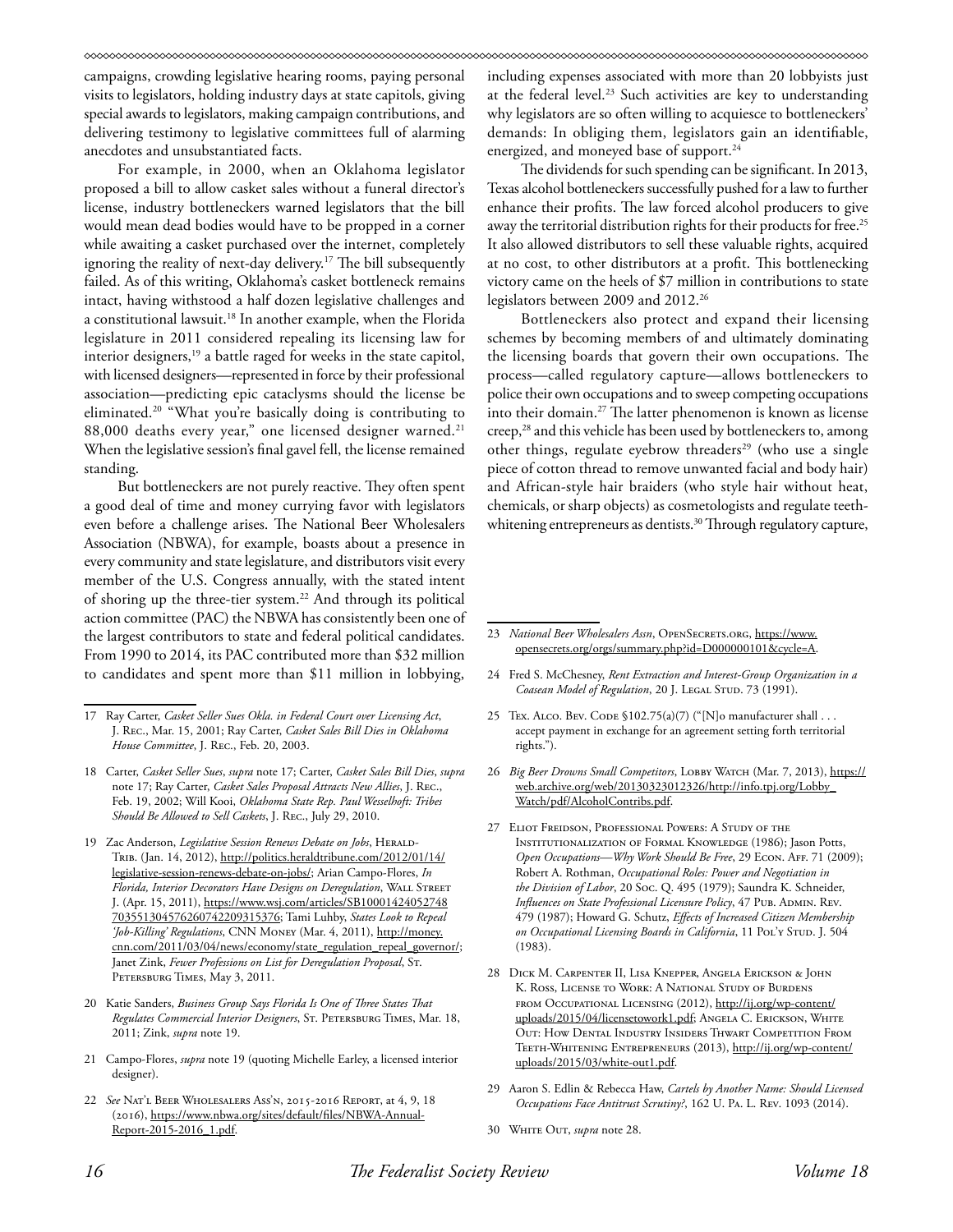bottleneckers become government officials. But sometimes the reverse happens and government officials become bottleneckers.

#### III. How Government Officials Become Bottleneckers

Government officials typically play a supporting, albeit essential, role in bottlenecking. But government officials bottleneck for their own reasons, which are not primarily about protecting private profits. This is not to say that such schemes bestow no benefits on industry insiders, only that such benefits are not the schemes' primary purpose.

For example, tour guide licenses, which exist in a handful of U.S. cities, do benefit licensed guides by restricting their competition, but this is not primarily why cities promulgate them. Instead of creating licensing schemes to protect a specific group of constituents, cities create them purportedly to protect their reputations among tourists and thus their economies. Since repealed, Savannah, Georgia's tour guide license traced back to the city's desire to ensure "quality" tours.<sup>31</sup> New Orleans' license, still in force, was also created for this purpose.32 And the prevailing justification for Philadelphia's license, which is not currently enforced but remains on the books, was protecting the city's tourism interests.33 Quality, however, is a more tenuous justification for regulation than health and safety and one that research has cast doubt on. For instance, a recent study of the District of Columbia's now-defunct tour guide license found that it had no effect on tour quality.<sup>34</sup>

Vending licenses represent a similar case. Once recognized as a respectable way by which the poor could earn a living,<sup>35</sup> vending fell into disrepute in the latter half of the 20th century when cities began taking steps to curtail it.<sup>36</sup> Even now, with street food enjoying renewed cultural prominence, many cities disapprove of vending, considering it "tacky" or conjuring myriad poorly substantiated health and safety rationales to justify regulations. Other rationales offered for vending bottlenecks go to cities' conceptions of vending businesses as somehow illegitimate. Believing—incorrectly—that vendors do not pay taxes and are thus parasitic on brick-and-mortar businesses, cities seek to

- 33 Kathy Matheson, *Philly to Tour Guides: Yo! Get It Right*, Fox News (May 27, 2007), http://www.foxnews.com/printer\_friendly\_wires/2007May27 /0,4675,TestingTourGuides,00.html.
- 34 Angela C. Erickson, Putting Licensing to the Test: How Licenses for Tour Guides Fail Consumers—and Guides (2016), http://ij.org/ wp-content/uploads/2016/10/Putting-Licensing-to-the-Test-3.pdf.
- 35 David Ward, *Population Growth, Migration, and Urbanization, 1860–1920*, in North America: The Historical Geography of a Changing Continent 285 (Thomas F. McIlwraith & Edward K. Muller eds., 2d ed. 2001).
- 36 Christine Gallant, *A Defense of City's Street Vendors*, Atlanta J.-Const., Aug. 11, 2011; Alfonso Morales, *Peddling Policy: Street Vending in Historical and Contemporary Context*, 20 Int'l J. Soc. & Soc. Pol'y (2000).

protect the latter businesses from "unfair" competition. Brickand-mortar businesses help the process along by appearing at city council meetings, demanding laws to ban vending, or at least keep vendors sufficiently far away from storefronts. Repression of vending ignores empirical evidence suggesting that street food is safe<sup>37</sup> and that, far from "stealing" business from them, food trucks may actually complement restaurants.38 It also ignores the plethora of taxes that vending businesses pay—including property taxes through any of their business rents—to say nothing of vendors' many other economic contributions and the opportunities vending presents for upward mobility and entrepreneurship. Note that food safety laws are not included as an example of bottlenecking in this context. As discussed in greater detail below, regulation of food vendors—just like their restaurant competitors—in the form of inspections to ensure food safety may be a reasonable government function and, when applied uniformly and judiciously, does not act in the same anticompetitive manner as proximity laws and other such restrictions.

When it comes to defending their licensing schemes, government bottleneckers are just as fierce as industry bottleneckers. It took a First Amendment lawsuit for Savannah and Philadelphia to repeal and suspend their respective tour guide licenses, while New Orleans' license withstood a similar legal challenge. On the vending front, after a court struck down Atlanta's vending ordinance for creating an unconstitutional monopoly in 2012, the mayor responded by refusing to issue or renew vendors' licenses, claiming that the ruling had left the city without a vending ordinance. It took a looming contempt hearing against the mayor to persuade the city council to adopt a new vending ordinance.<sup>39</sup>

#### IV. Breaking Open Bottlenecks

Breaking open bottlenecks is frequently difficult, but it is possible, as the defeat of Atlanta's vending license proves. Some bottlenecks have been broken open in state capitols or city councils. For example, in 2005, African-style hair braider Melony Armstrong defeated Mississippi cosmetology bottleneckers at their own game when they introduced a bill to make state cosmetology regulations explicitly encompass braiding. Melony responded with a bill of her own that exempted braiders from cosmetology regulations. Due to Melony's determined lobbying and grassroots organizing, her bill passed.40

Recent reform efforts suggest elected officials are increasingly aware of problems of excessive occupational licensing and are seeking ways to remedy them. Indeed, once almost the exclusive

40 Dick Carpenter, *The Power of One Entrepreneur: A Case Study of the Effects of Entrepreneurship*, 4 S.J. Entrepreneurship 19 (2011).

<sup>31</sup> Eric Curl, *City: Washington Court Ruling Won't Impact Savannah Tours*, SAVANNAHNOW (Jul. 15, 2014), http://savannahnow.com/news/2014-07-15/city-washington-court-ruling-wont-impact-savannah-tours.

<sup>32</sup> Christopher Tidmore, *First Amendment Lawsuit Filed by Local Tour Guides*, LA. WEEKLY (Dec. 19, 2011), http://www.louisianaweekly.com/firstamendment-lawsuit-filed-by-local-tour-guides/.

<sup>37</sup> Angela C. Erickson, *Food Safety Risk of Food Trucks Compared to Restaurants*, 35 FOOD PROTECTION TRENDS 348 (2015).

<sup>38</sup> *Food Trucks Primarily Replace a Quick Service Restaurant Visit, Says NPD*, NPD Grp. (Aug. 19, 2013), https://www.npd.com/wps/portal/npd/ us/news/press-releases/food-trucks-primarily-replace-a-quick-servicerestaurant-visit-says-npd/.

<sup>39</sup> [Dion Rabouin](https://atlantadailyworld.com/author/rtmdion/), *City Council Vending Ordinance Delays Contempt Ruling*  Against Mayor Kasim Reed, ATLANTA DAILY WORLD (Nov. 5, 2013), https://atlantadailyworld.com/2013/11/05/11th-hour-ordinance-delayscontempt-ruling-against-mayor-kasim-reed/.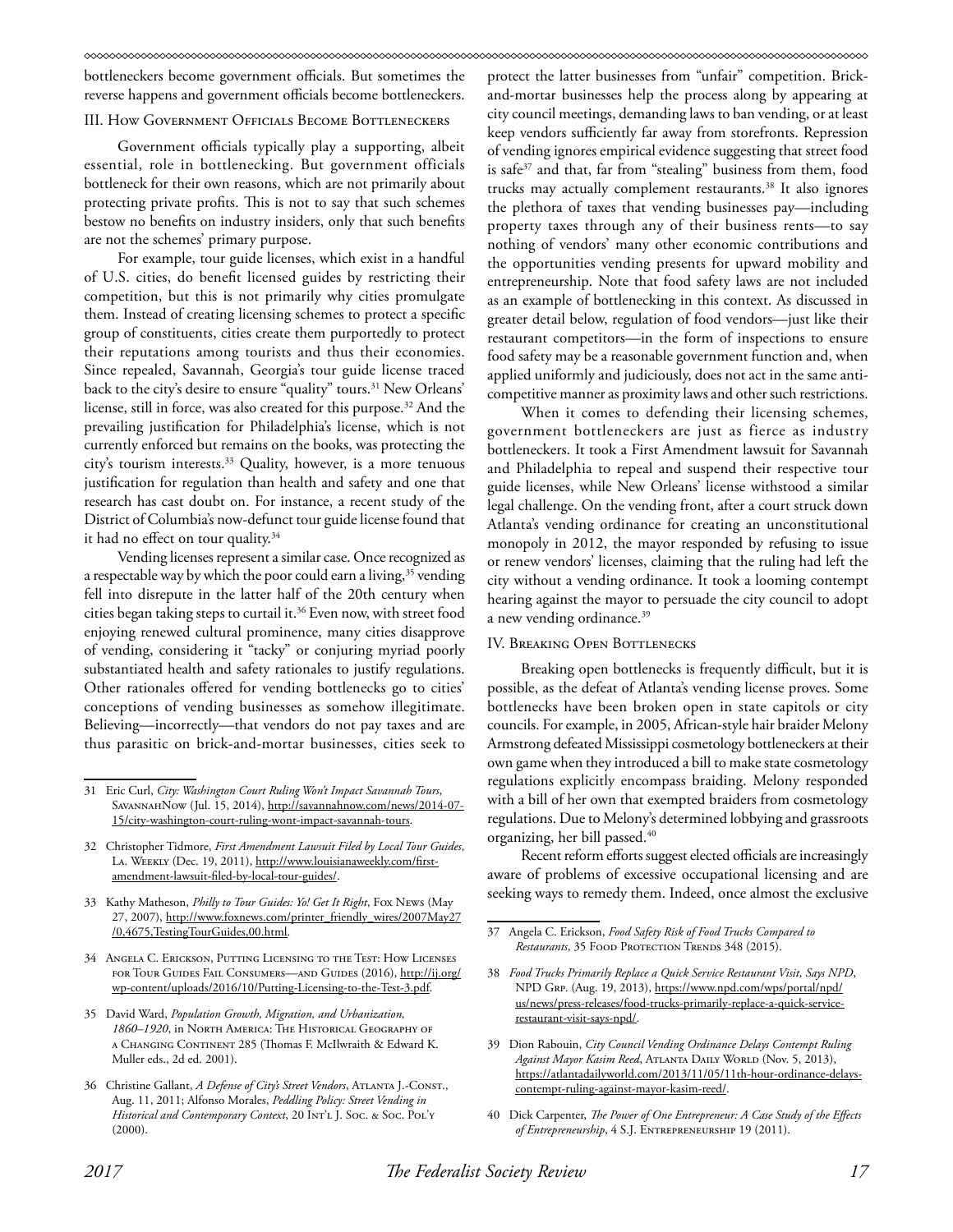province of the political right, licensure reform now also has proponents on the left. In 2015, the Obama administration released an 80-page report that cast a critical eye on the costs associated with licensing and the vast inconsistencies in licensing schemes across states and also made recommendations for state policymakers on how to reform licensing.<sup>41</sup>

Nonetheless, new bottlenecking continues apace in the creation of new licenses and the perpetuation of existing ones. Consequently, reform efforts are underway in courts of law and in the court of public opinion. In response to lawsuits brought by the Institute for Justice, for example, courts have struck down licensing requirements for casket sellers in Tennessee<sup>42</sup> and Louisiana, <sup>43</sup> threading in Texas, <sup>44</sup> braiding in California, <sup>45</sup> Texas, <sup>46</sup> and Utah,<sup>47</sup> and even Texas' scheme making it illegal for alcohol producers to receive compensation for distribution rights.<sup>48</sup>

Lawsuits have also spurred elected officials to change their laws, even before a ruling has been handed down. For example, in 2015, Savannah repealed its tour guide license in the face of the license's expected defeat in court. Of the move, a council member said, "I . . . realize that when you come up against the U.S. Constitution, you lose."49

But even in the courts, bottleneckers frequently prevail. For every bottleneck the courts have eliminated, they have preserved countless others. Indeed, the judiciary has a long history of deferring to the supposed will of the people in the form of legislatures. And this is not out of ignorance about the activities of bottleneckers or the willingness of elected officials to create licenses at their request. As the 10th U.S. Circuit Court Appeals famously observed as it upheld a bottleneck in *Powers v. Harris*, "while baseball may be the national pastime of the citizenry, dishing out special economic benefits to certain instate industries remains the favored pastime of state and local

- 42 Craigmiles v. Giles, 312 F.3d 220, 224–25 (6th Cir. 2002).
- 43 St. Joseph Abbey v. Castille, 712 F.3d 215 (5th Cir. 2013).
- 44 Nick Sibilla, *Texas Supreme Court Strikes Down Useless Eyebrow Threading*  License, Inst. FOR JUSTICE (June 26, 2015), http://ij.org/press-release/ texas-supreme-court-strikes-down-useless-eyebrow-threading-license/.
- 45 John Kramer, *Victory for Economic Liberty: California Decision Untangles Regulatory Nightmare for African Hairstyling*, Inst. for Justice (Aug. 19, 1999), http://ij.org/press-release/california-hair-braiding-latest-release/.
- 46 J. Justin Wilson, *Texas Hair Braiders Win Right to Open Braiding Schools*, Inst. for Justice (Jan. 7, 2015), http://ij.org/press-release/texashairbraiding-instruction-release-1-7-2015/.
- 47 J. Justin Wilson, *Federal Judge Strikes Down Utah's Hairbraiding Licensing Scheme*, Inst. for Justice (Aug. 9, 2012), http://ij.org/press-release/ utah-hairbraiding-release-8-9-2012/.
- 48 Shira Rawlinson, *Victory for Texas Craft Brewers*, INST. FOR JUSTICE (Aug. 25, 2016), http://ij.org/press-release/victory-texas-craft-breweries/.
- 49 Russ Bynum, *Savannah Prepares Retreat in Speech Fight with Tour Guides*, Associated Press (Oct. 14, 2015), http://bigstory.ap.org/article/285b9 21fbbfa42748670f6eb1940a134/savannah-prepares-retreat-speech-fighttour-guides.

governments."50 Owing to significant precedent such as that in *Powers*, constitutional challenges to economic regulation were once thought to be all but unwinnable. From that perspective, any legal victories on behalf of economic liberty are noteworthy; they are a sign that the courts are still sometimes willing to scrutinize licensing systems to determine whether they achieve the necessary balance between protecting the public and respecting economic liberty—and to strike down any that appear unbalanced.

Georgetown University law professor Randy Barnett has argued that the U.S. Constitution requires a "presumption of liberty" that would lead to this kind of balancing in constitutional challenges to economic regulations. In his analysis of the original meaning of the Commerce Clause, the Necessary and Proper Clause, the Ninth Amendment, and the Fourteenth Amendment's Privileges or Immunities Clause, Barnett argues that these provisions have been ignored, distorted, or excised entirely by judges, resulting in what he calls the "lost Constitution." Consequently, two opposing constructions have arisen concerning the Constitution:

Are all restrictions on the liberties of the people to be presumed constitutional unless an individual can convince a hierarchy of judges that the liberty is somehow "fundamental"? Or should we presume that any restriction on the rightful exercise of liberty is unconstitutional unless and until the government convinces a hierarchy of judges that such restrictions are both necessary and proper? The first of these is called "the presumption of constitutionality"

. . . . The second of these constructions may be called the Presumption of Liberty.<sup>51</sup>

The construction that prevails at a given time has significant implications for how the courts and legislators interpret the powers the Constitution delegates to government officials. With regard to occupational regulations, the presumption of liberty supposes that when government officials consider whether to create or perpetuate a license, their starting point should be recognition of the freedom of practice. Under that construction, courts and legislators alike should presume that individuals have the right to practice their chosen occupation, free from government interference, unless and until those seeking licensure show with systematic evidence that it is needed to protect the public.<sup>52</sup>

Even then, full occupational licensure is unlikely to be necessary. In a recent article for *Regulation* magazine, my co-author and I discuss numerous regulatory options short of

- 51 Randy E. Barnett, Restoring the Lost Constitution: The PRESUMPTION OF LIBERTY 5 (2013).
- 52 Of course, most licensing laws are adopted by states, and Professor Barnett is discussing the federal Constitution, but his argument about the presumption of liberty applies to state licensing laws under one of the very amendments at the center of his treatise—the 14th Amendment, which, among other things, applies federal constitutional rights to the states. For a brief overview of how the Supreme Court has used the 14th Amendment to apply the Bill of Rights to the states, see *Incorporation Doctrine*, Wex Legal Dictionary, https://www.law.cornell.edu/wex/ incorporation\_doctrine. Professor Barnett argues that, were the Privileges or Immunities Clause of the 14th Amendment to be understood according to its original meaning, rights protected by the federal

<sup>41</sup> Dep't of the Treas. Office of Econ. Policy, Council of Econ. Advisers & Dep't of Labor, Occupational Licensing: A Framework for Policymakers (2015), https://obamawhitehouse.archives.gov/sites/ default/files/docs/licensing\_report\_final\_nonembargo.pdf.

<sup>50 379</sup> F.3d 1208, 1226 (10th Cir. 2004).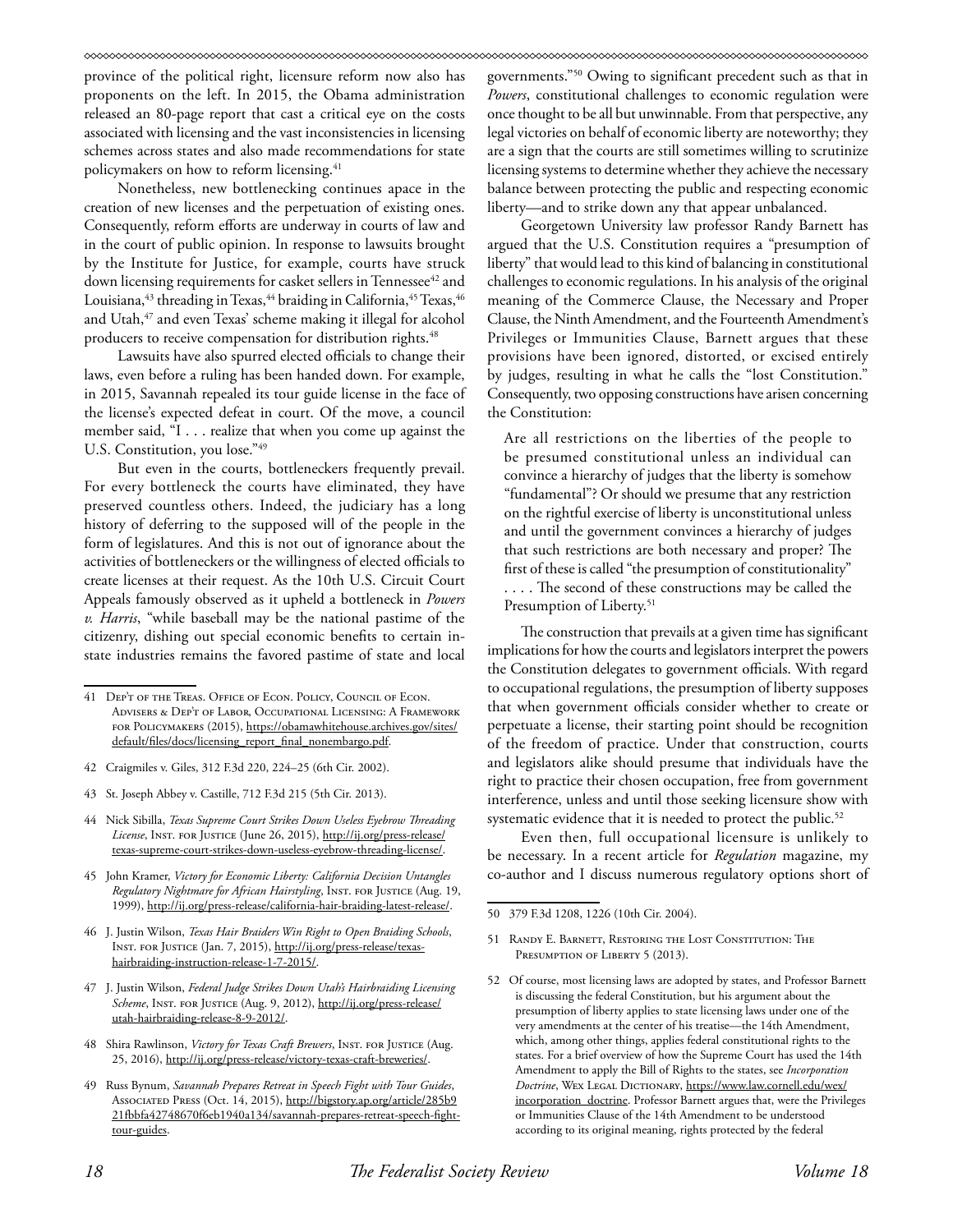#### 

licensing that can provide many of the presumed benefits of licensing without restricting entry into occupations or triggering the demonstrable costs of licensing.53 This menu can be thought of as a hierarchy, with the least intrusive forms of regulation at the top and the most restrictive—licensing—at the bottom. The top five options can be thought of as voluntary and include the following:

- *• Market competition/no government regulation.* It is a foundational principle of free-market economics that markets generally work better than regulations, not only to allocate resources efficiently, but also to protect consumers.<sup>54</sup> In today's communications environment, consumers have at their fingertips copious amounts of information, the most basic of which is providers' reputations, that provides them with insight into the quality of providers' services, often making regulations superfluous. Thanks to social media, advice blogs, and websites such as Angie's List and Yelp, consumers can easily find recommendations on effective service providers and tips on which to avoid. Because of consumers' ready access to such information, market forces can often weed out incompetents and fraudsters more quickly and effectively than regulatory schemes.
- *• Alternative dispute resolution and private litigation.* Alternative dispute resolution, which includes mediation and arbitration, has seen growing acceptance among consumers, business professionals, and the legal community in recent years.<sup>55</sup> Many courts require would be litigants to try this avenue before proceeding with formal litigation. In addition, the maximum financial threshold for many small-claims courts has risen appreciably for consumers. These options provide a low-cost alternative to formal private litigation for both consumers and occupational practitioners. However, if mediation and arbitration prove ill-suited, private rights of action that allow for litigation after injuries, even in small-claims courts, give consumers a means to seek compensation and compel providers to adopt standards of quality to avoid litigation and loss of reputation. The cost to consumers of obtaining the remedy could be reduced by allowing them to collect court and attorneys' fees if they prevail.
- *• Quality service self-disclosure.* Virtually all occupational practitioners have websites, so linking to third-party evaluation sites provides consumers with an important competitive signal that practitioners are open to disclosure regarding the quality of their service. This is a market-based

Constitution would affect the scrutiny of economic rights, including those affected by state licensing laws.

- 53 Thomas A. Hemphill & Dick M. Carpenter, *Occupations: A Hierarchy of Regulatory Options,* Regulation, Fall 2016, at 20.
- 54 Milton Friedman & Rose Friedman, Free to Choose (1980).
- 55 THE ARCHITECT'S HANDBOOK OF PROFESSIONAL PRACTICE 402 (Joseph A. Demkin ed., 14th ed. 2008) ("Within the last ten years, mediation has emerged as another alternative dispute resolution method that has received widespread acceptance."); JOHN T. DUNLOP & ARNOLD M. ZACK, MEDIATION AND ARBITRATION OF EMPLOYMENT DISPUTES (1997).

incentive that helps consumers differentiate highly competent, price-competitive occupational practitioners from mediocre ones. Even firms without websites can use this option by providing prospective customers with lists of references and past customers who can provide information about the firm.

- *• Third-party professional certification and maintenance.* The National Commission for Certifying Agencies was created by the Institute for Credentialing Excellence in 1987. It has accredited approximately 300 professional and occupational programs from more than 120 organizations over the past three decades. These occupational certification programs cover nurses, automotive occupations, respiratory therapists, counselors, emergency technicians, and crane operators, to name just a few. Such occupational certifications, to be maintained, often require continuing education units. Most importantly, many organizations make such certifications a requirement for employment.
- *• Voluntary bonding.* Voluntary bonding—a guarantee of protection against losses from theft or damage by a service provider—is common among general contractors, temporary personnel agencies, janitorial companies, and companies having government contracts. Some occupations carry with them more risks to consumers than others, and bonding essentially outsources management of risks to bonding companies.

The remaining elements of the hierarchy are forms of government intervention, listed from those forms of regulation with the lightest touch to those with the heaviest:

- *• Inspections.* Inspections are commonly used in some contexts but could be applied more broadly as a means of consumer protection without full licensure. For example, municipalities across America adopt inspection regimes to ensure the cleanliness of restaurants. In such cases, inspections are deemed sufficient consumer protection over a more restrictive option of licensing food preparers, wait staff, and dishwashers. Inspections could also be applied to other professionals, such as barbers and cosmetologists, where the state has a legitimate interest in cleanliness of instruments and facilities. Similarly, periodic random inspection could replace the licensing of practitioners of various trades, such as electricians, carpenters, and other building contractors, where the application of skills is repeated and detectable to the experienced eye of an inspector.
- *• Mandatory bonding or insurance.* For some occupations, states may find that voluntary bonding is not enough and instead require mandatory bonding or insurance. In particular, states may prefer this option when the risks associated with the services of certain firms extend beyond just the immediate consumer. For example, the state interest in regulating a tree trimmer is in ensuring that the service provider can pay for repairs in the event of damage to the home or other property of a party—a neighbor, for instance—not involved in the contract between the firm and the consumer. Tree trimming itself is a relatively safe